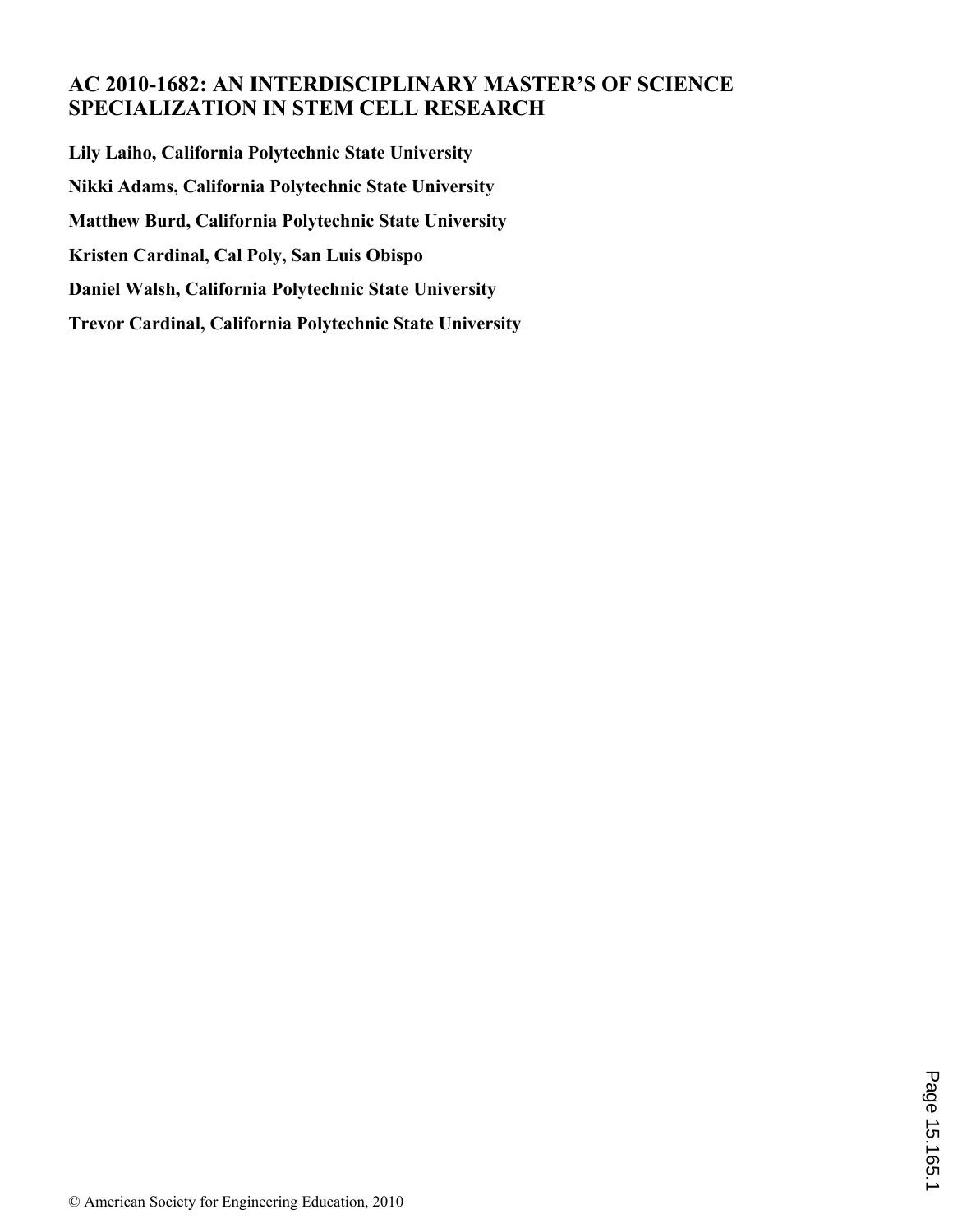## **An Interdisciplinary Master's of Science Specialization in Stem Cell Research**

#### **Abstract**

With funding from the California Institute of Regenerative Medicine Bridges to Stem Cell Research Award<sup>1</sup>, we have developed a unique interdisciplinary MS degree specialization in Stem Cell Research. This paper describes the structure of this new program. The interdisciplinary nature of our program stems from the involvement of faculty and students from three departments that span three academic units at our university - Biomedical Engineering, Biological Sciences, and Animal Science. The goals of our program are to prepare students for careers in stem cell research by providing them with 1) broad technical skills, 2) critical thinking and problem solving skills, 3) familiarity with current research, 4) familiarity with the ethics and theory of stem cell investigation, and 5) presentation and communication skills.

To accomplish these goals, students from the three departments progress through three components - one year of coursework, a nine-month research internship, and a Master's project. For their coursework, students complete five common-core courses - Principles of Tissue Engineering, Cell Transplantation and Biotherapeutics, Introduction to Biomedical Imaging, Stem Cell Research Seminar, and Principles of Stem Cell Biology. Through the laboratory coursework, students gain experience with cell culture, scaffold development, cell sodding, histochemical staining, animal surgery, therapeutic delivery, animal experimentation, fluorescent and laser microscopy, and cell staining. In addition to the core courses, students also complete classes specific to their discipline, i.e. Biomedical Engineering, Biological Sciences, or Animal Science.

After completing their coursework, students complete a nine-month internship in a stem cell research lab at one of our partner institutions. The nine-month internship, which addresses all of our programmatic learning goals, allows students to further develop their laboratory and critical thinking skills in a research-intensive environment with a rigorous and independent project.

Upon completion of their research internships, students return for one final quarter of coursework. During the quarter, students complete a Master's Project Course that allows them to apply the skills gained during the research internship to existing research efforts at our university. This Master's Project provides students with the opportunity to demonstrate transfer of knowledge and skills gained during the completion of their degree and therefore represents the culmination of their training MS degree training in stem cell research.

## **Introduction**

In order to prepare our students for an increasing number of careers in stem cell research<sup>2</sup>, we established three Master's of Science degree specializations in Stem Cell Technology at California Polytechnic State University, San Luis Obispo. The specializations are available to students from three departments at our university- Biomedical Engineering in the College of Engineering, Animal Science in the College of Agriculture, and Biological Sciences in the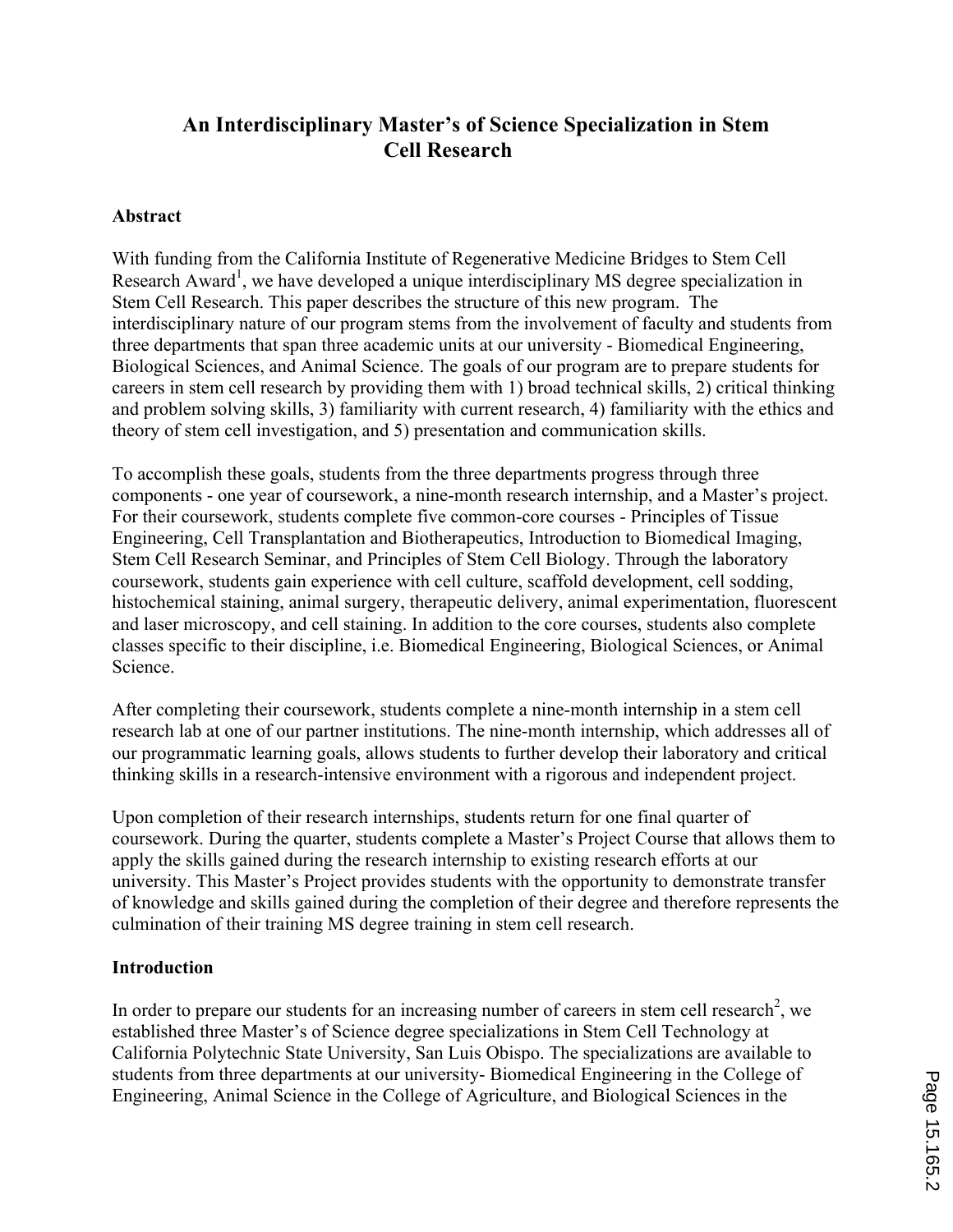College of Science and Mathematics. Students in the Stem Cell Technology specializations complete a set of common-core courses in stem cell related technology as well as courses specific to their fields. The common-core coursework is laboratory-intensive and provides vital preparation for our trainees' research experiences: an off-site internship and on-site Master's project. In addition to the coursework and research experiences, trainees gain professional skills through a seminar course and yearly conference held at Cal Poly. Upon completion of these activities, trainees from our program will be well prepared to matriculate into doctoral programs or to begin employment as research specialists at either for-profit or non-profit institutions. This paper details the structure of the program.

#### **Program Structure**

For their coursework, students are required to complete five core courses - Tissue Engineering, Principles of Stem Cell Biology, Cell Transplantation and Biotherapeutics, Biomedical Imaging, and Stem Cell Research Seminars. The flow of courses can be seen in Figure 1. In addition to the core courses, students will take a one-week stem cell techniques course<sup>3</sup> and complete a ninemonth internship at one of our partner institutions – Stanford University, University of California San Diego, Salk Institute for Biological Studies, the Scripps Research Institute, and Novocell. They must also complete coursework required for Master's degrees specific to their discipline, i.e. Biomedical Engineering, Biological Sciences, or Animal Science. The purpose of the core coursework is to provide students with skills that are essential for stem cell research. Descriptions of each of the required courses are detailed below.

#### **Required CIRM Courses:**

Year 1

| <b>Fall</b>   | <b>Tissue Engineering</b>                 |
|---------------|-------------------------------------------|
|               | Stem Cell Research Seminar                |
|               | Principles of Stem Cell Biology           |
| Winter        | Cell Transplantation and Biotherapeutics  |
|               | Stem Cell Research Seminar                |
| <b>Spring</b> | Intro to Biomedical Imaging               |
|               | Stem Cell Research Seminar                |
|               | <b>Summer</b> Stem Cell Techniques Course |
|               | Stem Cell Research Internship             |

#### Year<sub>2</sub>

| l Fall   | Stem Cell Research Internship     |
|----------|-----------------------------------|
| l Winter | Stem Cell Research Internship     |
| Spring   | Appliations in Stem Cell Research |

# **Additional Department Requirements:**

| <b>Biomedical Engineering</b>                     |  |  |
|---------------------------------------------------|--|--|
| Engineering Physiology                            |  |  |
| Biomedical Engineering Horizons                   |  |  |
| Engineering, Science, or Math Electives (6 units) |  |  |
|                                                   |  |  |
| <b>Biological Sciences</b>                        |  |  |
| Molecular and Cellular Biology                    |  |  |
| Biology of Organisms                              |  |  |
| Biology Electives 400 or 500 level (8 units)      |  |  |
| Comprehensive exam                                |  |  |

# **Animal Science**

Statistical methods Applied Experimental Design and Regression Models Agriculture Electives (6 units)

Figure 1. Courses required for the Master's of Science Specialization in Stem Cell Technology program. Required courses, as well as department specific courses, are included.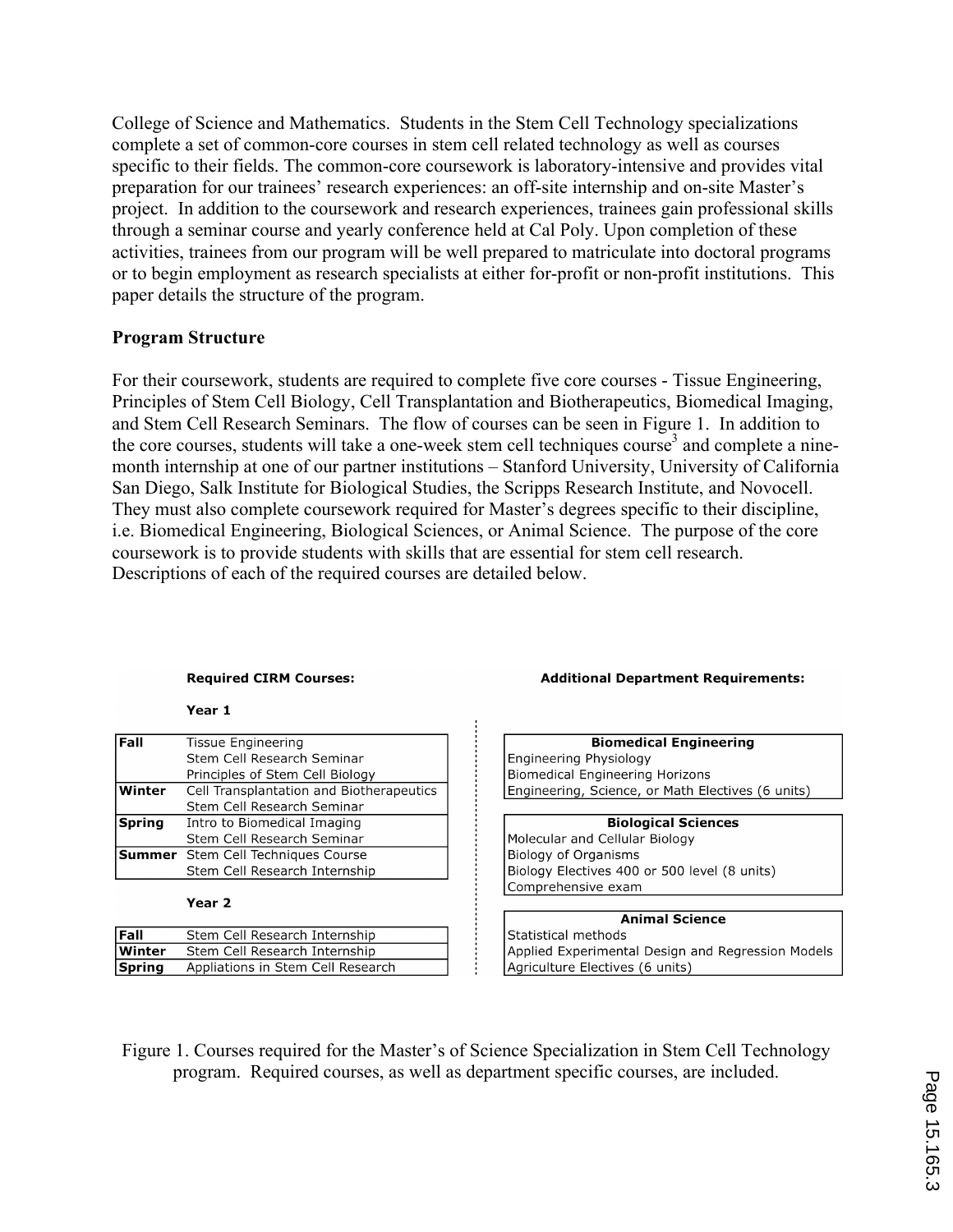#### *Tissue Engineering*

This course focused on fundamental principles and current applications of tissue engineering. Lectures, discussions, and laboratories are used to explore areas including cell source and isolation, scaffold selection and modification, tissue cultivation and bioreactor design, and patient implantation. Current applications of tissue engineering for the reconstruction of skin, cartilage, bladder, blood vessels, and other tissues are discussed, with an emphasis on examples from the primary literature.

The laboratory component of this course is a major focus, with students learning hands-on skills and techniques necessary in the tissue engineering field $4$ , as well as the field of stem cell research. Students begin by learning aseptic technique and skills for working in a laminar flow hood, followed by practice thawing and passaging mammalian cells. Students then learn techniques for viability and en face fluorescent staining, followed by histological techniques for sectioning and staining paraffin embedded tissue engineered constructs. Students have an opportunity to assemble and work with perfusion bioreactors and are exposed to methods for acquiring pressure and flow data. During the last three weeks of the quarter, students combine skills to prepare for, set up, and analyze a tissue engineered blood vessel.

## *Principles of Stem Cell Biology*

This course focuses on principles of stem cell biology including characteristics, types, and roles in development, therapeutic uses, historical perspectives, and ethical issues. Topics covered include principles of cells, developmental biology, mammalian fetal development, primordial germ cells, embryonic stem cells and therapeutic cloning, adult stem cells and lineage specific stem cells, aging and regeneration, induced pluripotent embryonic stem cells<sup>5</sup>, guidelines for human embryonic stem cell research, and ethics and policies. By the end of the course, students are able to explain the main characteristics of adult and embryonic stem cells as well the history of stem cell research, understand ways stem cells are isolated and cultured, identify and understand therapeutic uses for stem cells, and understand the ethical issues surrounding stem cell research.

## *Cell Transplantation and Biotherapeutics*

The primary objective of this course is to train students in the use of rodents for assessing the effectiveness of cell transplantation. During the laboratory portion of the course, students learn animal handling and restraint, anesthesia, survival surgery, and experimentation. Additionally, students apply their skills in cell culture and histology - gained in the Tissue Engineering course. Specifically, students perform the femoral artery ligation surgery to induce peripheral ischemia. At the time of surgery, students implant a construct composed of fibroblasts and collagen to assisting with healing the ischemic injury. Students assess the therapeutic effectiveness of their cell construct by measuring muscle force product and performing histo-morphological analysis of muscle damage in the distal limb.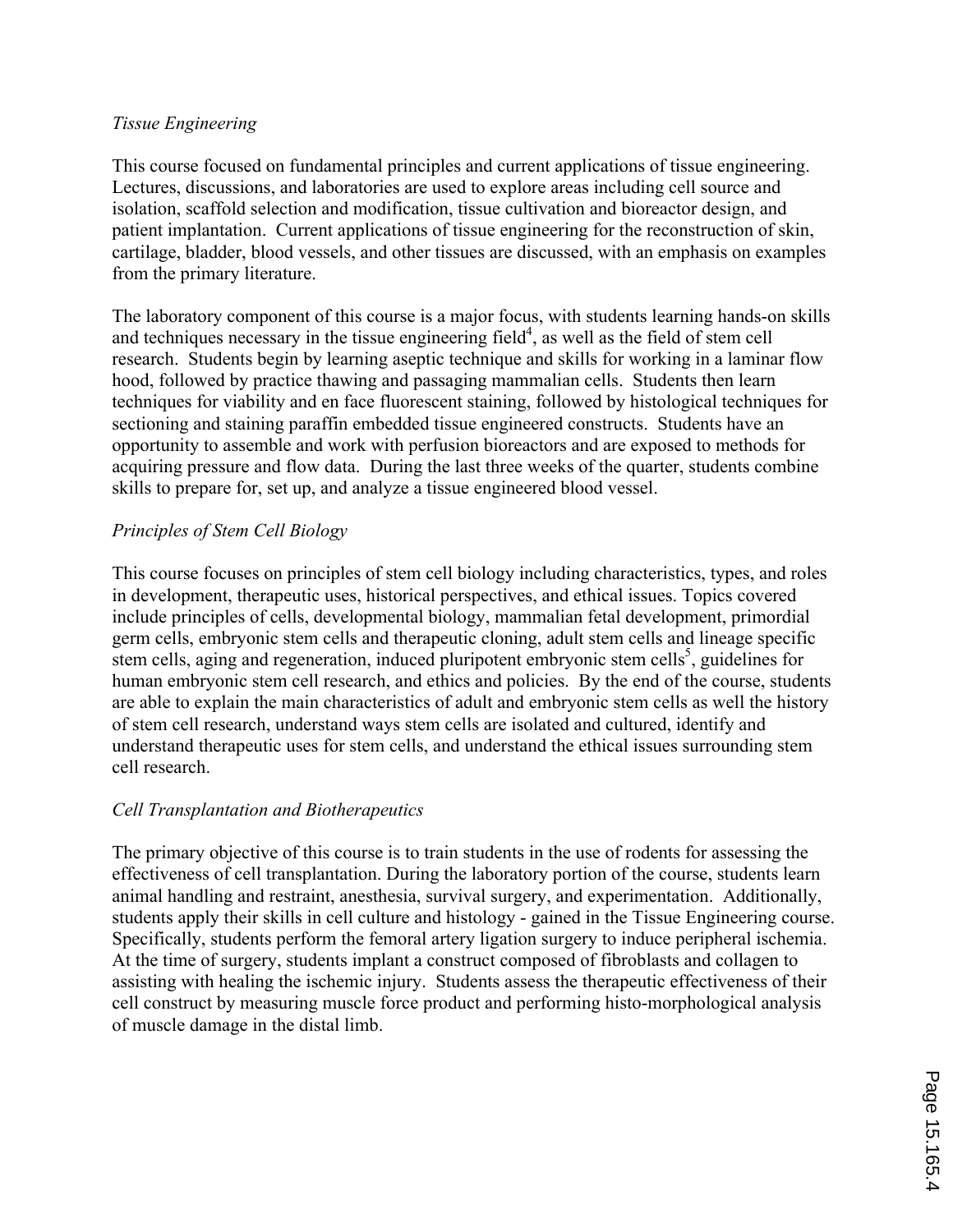## *Biomedical Imaging*

This course provides an introduction to the fundamental principles and applications of biomedical imaging modalities in medicine. In addition to understanding the fundamental principles and applications of each modality, students ware able to compare the diagnostic utility of images from different modalities, critically evaluate scientific and medical literature, and analyze complex issues in diagnostic imaging. Topics covered include fluorescence microscopy, confocal and multiphoton microscopy, brightfield microscopy, differential interference contrast, phase contrast, scanning electron microscopy, X-ray radiography, computed tomography, magnetic resonance imaging, ultrasound, and nuclear medicine. Students obtain hands-on experience synthesizing quantum dots, using brightfield, widefield fluorescence, laser scanning confocal, multiphoton, and scanning electron microscopes, and analyzing images using ImageJ software<sup>6</sup> to study specimens such as pediastrum, mouse intestine, normal and melanoma engineered skin tissues, and quantum dots.

#### *Stem Cell Research Seminars*

Students enroll in this course each term during their first year in the program. The first quarter allows students to identify stem cell research performed at laboratories associated with CIRM Bridges to Stem Cells host institutions. Through critical review and presentation of literature, students identified specific host laboratories performing research congruent with student research goals. During the second and third terms, students will continue to review and present primary literature relevant to their interests in stem cell research. Additionally, invited speakers will discuss approaches to current problems in stem cell research.

## *Stem Cell Techniques Course*

After completing all of their coursework and before the beginning of the research internship, students complete a weeklong stem cell techniques course at the Scripps Research Institute. During this experience, students apply their experience in cell culture to culturing hES cells, developing embryoid bodies, and directing cellular differentiation<sup>7</sup>.

#### *Research Internship at Partner Institutions*

After completion of the stem cell techniques course, students begin their nine-month research internship in a stem cell research lab at one of our partner institutions: Stanford University, University of California San Diego, Salk Institute for Biological Studies, the Scripps Research Institute, and Novocell. The nine-month internship, which addresses all of our programmatic learning goals, allows students to further develop their laboratory and critical thinking skills in a research-intensive environment with a rigorous and independent project. Students receive a \$2,500 per month stipend while away at the internship as well as funding to support their research.

The goal of our internship placement procedures is to ensure that students are optimally prepared and properly matched to their internship site to enable maximum productivity during this research experience. Trainees will have a diverse option of internship sites, which is appropriate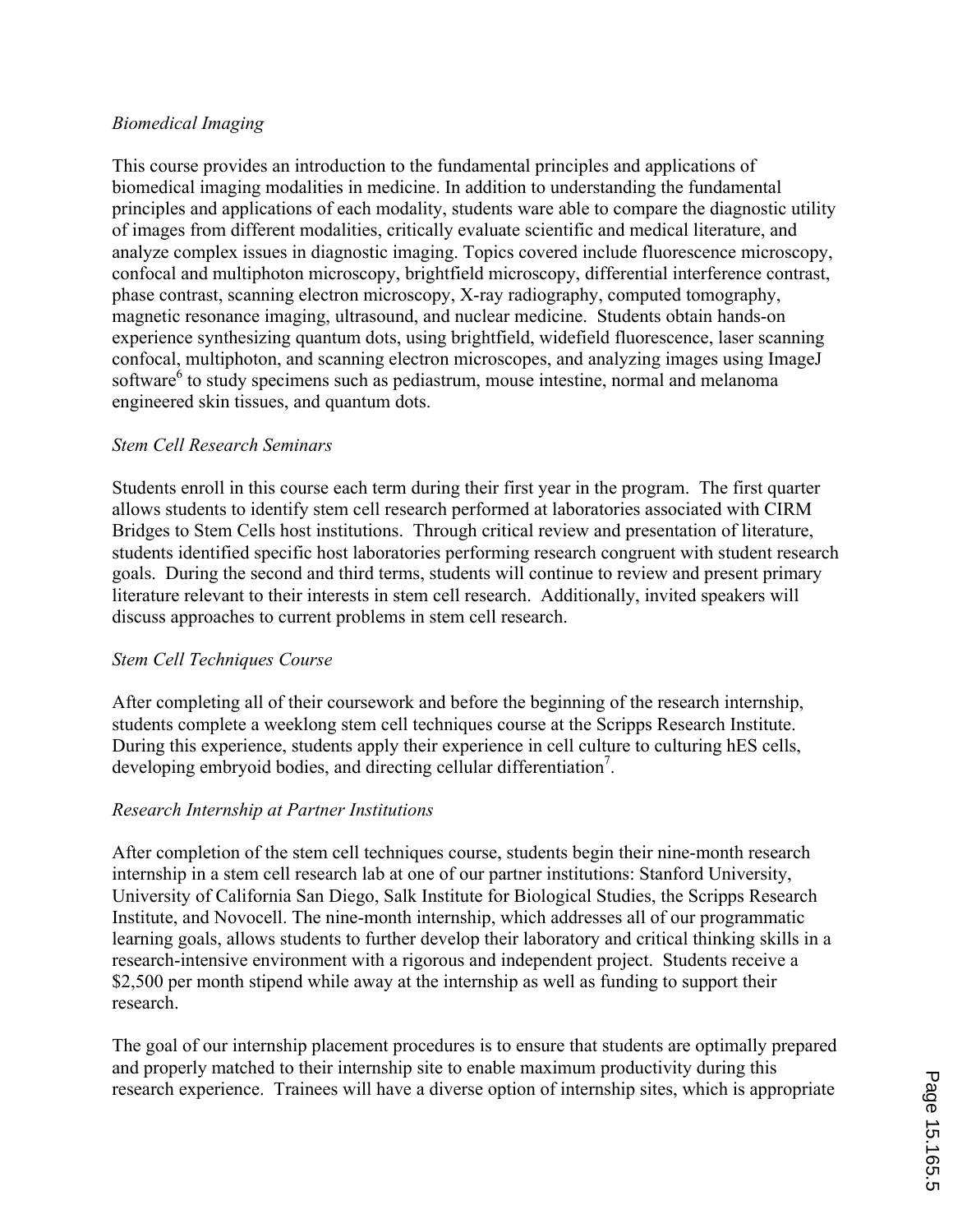for the diverse nature of our student population. These options include medical therapeutics, commercial products, and fundamental research.

To match trainees with their internship-host institutions, trainees are given literature related to the projects available at all of our partner institutions. From this literature, trainees select their top-six internship sites. Once these selections have been made, we provide trainee information to the partner institutions that the trainee lists in the top-six internship sites. Trainees conduct phone interviews with the host-institutions, and if successful, are invited to the host-institutions for an in-person interview. Following the interviews, the representatives from the internshiphost institutions provide confidential feedback to the key personnel in the program who then match trainees with one of their top selected internship sites.

## *Applications in Stem Cell Research*

Upon completion of their research internships, students return to our institution for one final quarter of coursework. During the quarter, students complete a Master's project course that allows them to apply the skills gained during the research internship to existing research efforts at our institution. This MS Project provides students with the opportunity to transfer the knowledge and skills gained with their degree and, therefore, represents the culmination of their MS degree training in stem cell research.

#### **Conclusions**

This program has an Advisory Committee, which provides feedback on our program. The committee is comprised of mentors from our partner institutions, as well as all five faculty from our university that are involved in the program. During the first meeting of this committee the Advisory Committee reviewed our coursework and program logistics to ensure the efficiency and efficacy of our program in preparing trainees for careers in stem cell research. The Advisory Committee was extremely satisfied with the content of all courses and felt that our program provides excellent training for students pursuing doctoral programs or beginning employment as research specialists at either for-profit or non-profit institutions.

Our first cohort of students has been paired with their internship hosts. After a series of phone interviews followed by in-person interviews, all of the students were matched with their number one choice. The internship sponsors uniformly found the students had excellent course and laboratory preparation for work in their laboratories. Additional assessment will be conducted upon completion of the internships. The effectiveness of their preparation is to be assessed by surveying the mentors at the techniques course and internship sites, as well as the trainees themselves on trainee preparation. Our program's effectiveness as a whole is to be assessed by tracking trainee placement and the trainees' sense of preparation through surveys following graduation.

This program is already underway at our institution and has been well received by the students, faculty, and administration. The goal of the program is to prepare trainees for careers in stem cell research. In order to achieve this goal, trainees in our program progress through three main components, including coursework, a research internship, and a Master's project. The